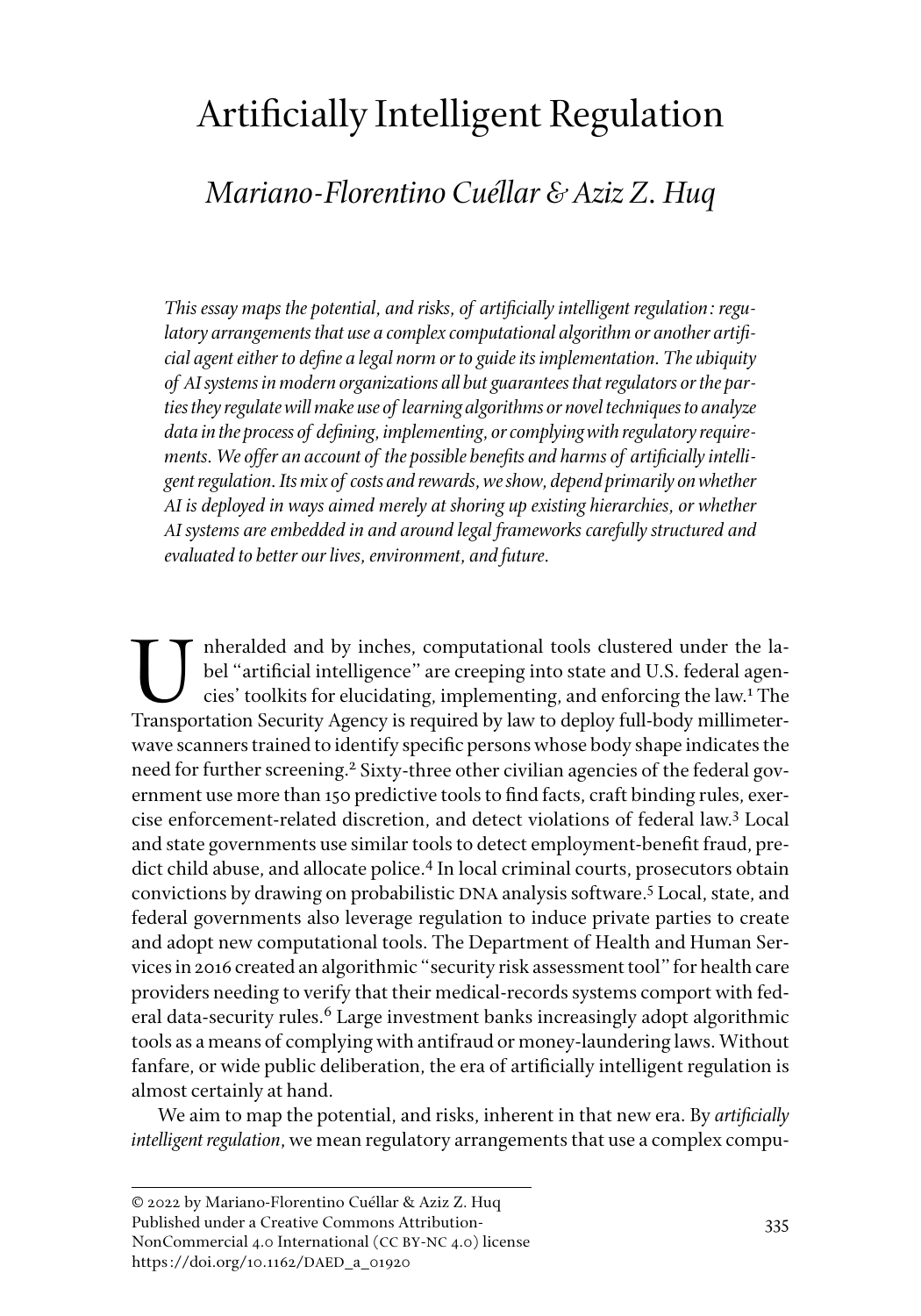tational algorithm, or another artificial agent, either to define a legal norm or to guide its implementation. To see how AI might be integrated into the regulatory process at four distinct points–problem identification, empirical inquiry, rule formulation, and rule implementation–consider the following examples:

- A statute governing financial institutions' anti–money laundering responsibilities might define an explicitly Bayesian learning tool as part of an adequate anti–money laundering system. So long as a bank incorporates the tool, it would fall into a safe harbor against liability. The legally mandatory instrument, moreover, would dynamically update to account for new sorts of malfeasance at the regulatory authority's direction.
- Selecting particular people or families for the nation's refugee resettlement program, an agency might adopt as regulation a machine learning instrument to make acceptable decisions accounting for more vectors than can be easily calculated by a human decision-maker. The instrument will once again dynamically update to account for changing patterns of migration, geopolitical conditions, climatic change, and regional economic conditions. Human decision-makers might have to overcome a variety of challenges to take account of all of those relevant and complex streams of information quickly and accurately. An AI instrument could account for this information in a manner that contrasts with how human decision-makers would approach the problem without wholly breaking from the forms of human decision-making.
- A pollution emissions standard for manufacturing plants might be enacted as a reinforcement-learning algorithm. This instrument would define targets based on changing patterns of behavior and calculations of elasticity. It would hence respond dynamically to changing circumstances, including shifting strategies by emitting companies and their customers, quicker and cheaper than human modifications of regulation.
- An AI-infused mechanism might be adopted by law to allocate vaccines during a pandemic based on evolving data about a disease's spread, its symptoms, and the public's behavioral responses. Again, the regulation would take the form of a reinforcement-learning tool that changed based on evolving public-health circumstances.

These examples share common traits. Critically, in each one, *the law itself operates through a legally preordained computation process*. In the first, regulation defines compliance in terms of a (continually updated) algorithm. In the second, the distribution of state benefits is a product of an algorithm cast in law; distributions are not set in advance but emerge as a result of the algorithm's interaction with novel information. In the third, the algorithm-as-law defines a standard of conduct for private parties accounting for ways in which they, and others, respond in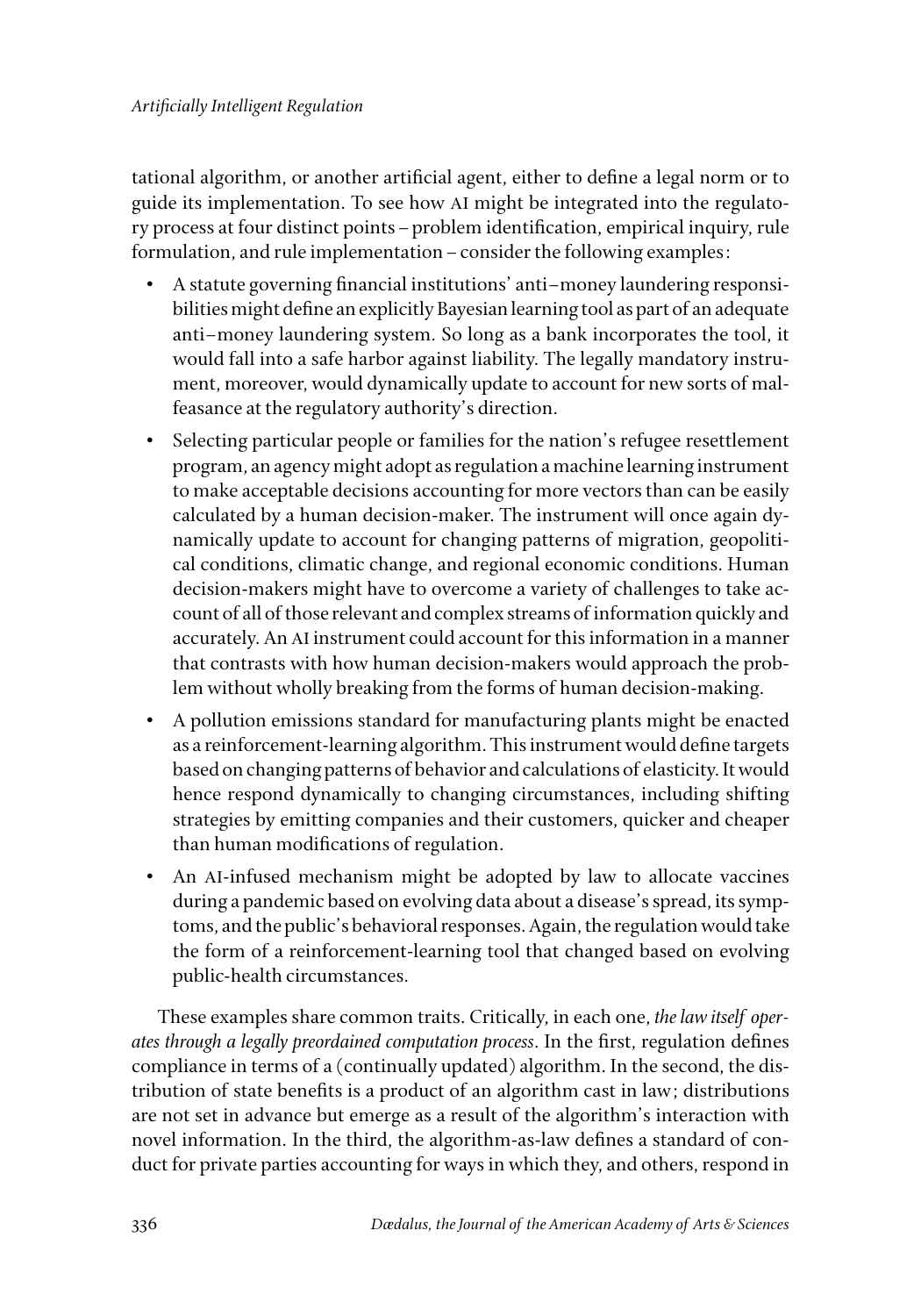real time. In the final example, the regulatory goal (defined as, say, maximum epidemic abatement) is formulated by hand in advance, but how that goal is realized is constantly recalibrated via computation of new data. In each of these use cases, a machine substantially displaces a different sort of human judgment.

The ubiquity of AI systems in modern organizations all but guarantees that regulators or the parties they oversee will make use of learning algorithms or novel techniques to analyze data in the process of defining, implementing, or complying with regulatory requirements. At one end of the continuum is the relatively incidental, isolated use of an AI system to assess whether data indicate that organizational enforcement priorities have changed over the course of a decade. At the other end of the spectrum is the statute that defines a financial institution's responsibility to guard against money laundering by formally defining, as a legal norm instantiated in a digital medium, a specific Bayesian updating function. Somewhere on the continuum one might draw a line to distinguish "artificially intelligent regulation" from more incidental use of manufactured intelligence merely to offer limited advice to legal decision-makers or evaluate the implementation of ordinary laws.

What to make of these arrangements is an intricate question that merits no simple answer. The public debate on regulatory AI is polarized between boosters and doomsayers. AI's diffusion across state instrumentalities hence provokes either shrill alarm or unblinking optimism. Minneapolis, San Francisco, and Oakland, for example, have all banned private facial recognition technologies that trawl public surveillance footage with AI tools. These jurisdictions enact the view that "AI is invariably designed to amplify the forms of power it has been deployed to optimize."7 In contrast, Chicago and Detroit recently purchased real-time facial recognition systems to integrate into their citywide camera networks.

We diverge from scholars who offer either pure celebration or lament about AI's effect on law. Rather, we think that artificially intelligent regulation holds promise and peril. As digitally native law, it exploits potential gains from new predictive technologies, and these gains have attendant costs and serious risks. We readily acknowledge AI's risks to human agency and democratic politics.<sup>8</sup> We also think that the environmental impact of an industry already producing an estimated 3–3.6 percent of global greenhouse gas emission will also loom larger as usage increases.9 But we reject the broad claim that AI, as part of responsible social regulation with careful contingency planning and institutional safeguards, cannot deepen democracy, improve human welfare, or empower marginalized groups.<sup>10</sup> Its mix of ensuing harms and rewards will instead depend on whether AI is deployed merely to shore up existing hierarchies, or whether its use aims to empower and better our lives, environment, and future.

We offer here an account of the possibilities of artificially intelligent regulation as a good and as a harm. We then offer thoughts on the "metaregulation"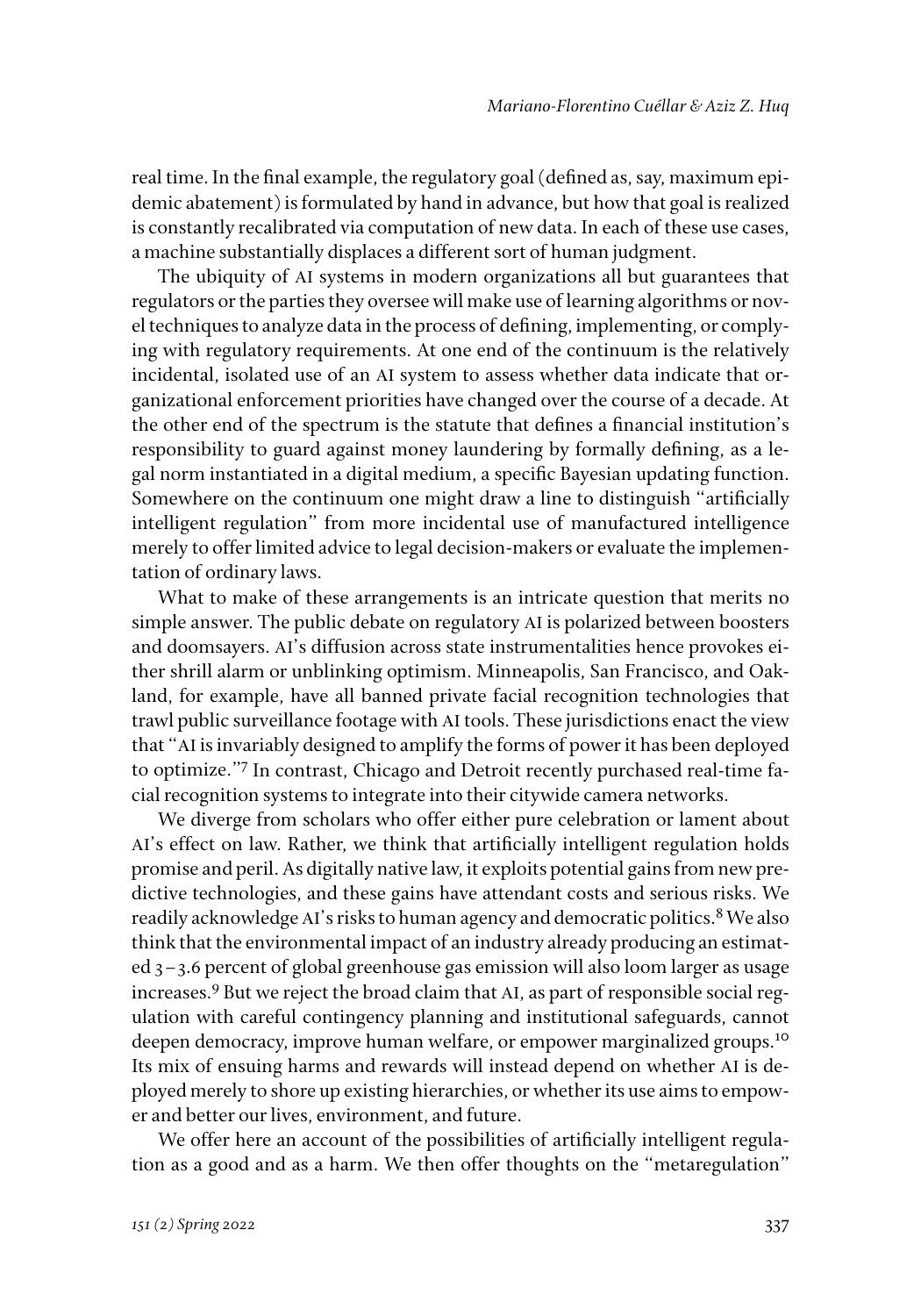of artificially intelligent regulation–that is, the larger regulatory frameworks in which agencies' decisions to adopt or reject AI tools might be nested–within a democratic framework. Neither wholesale resistance nor an unthinking embrace of AI governance is justified. The national state and its agencies will almost certainly deepen entanglements with new predictive technologies. The ensuing form of artificially intelligent regulation, though, is not graven in stone. Experimentation with AI can help us better understand and resolve challenges arising from society's often-conflicting expectations of the legal system for technical accuracy, democratic legitimacy, even-handed enforcement, and the nuanced consideration of situational factors. These various rule-of-law elements can be in tension with each other. AI systems can relax that tension, or perhaps exacerbate it in a specific case. But we see no alternative to the hard work of making sure that artificially intelligent regulation is designed to, and in fact does, advance the common good, and not deepen inequality or short-circuit democratic judgment.

tificially intelligent regulation (AIR) is a legal norm that directly incorporates an algorithm capable of learning and adapting to new information, or the closely related activity of relying heavily on an algorithm to int porates an algorithm capable of learning and adapting to new informa- $\blacktriangle$  tion, or the closely related activity of relying heavily on an algorithm to interpret or enforce a regulatory norm that may or may not itself directly incorporate an algorithm. The agency problem in regulation is familiar, but the AIR solution for it–and potentially achieving other goals–is novel.

We focus here on "regulation" in the sense of laws, rules, and guidance promulgated by an agency or department as part of an overarching legal framework for private activities like financial trading or health care. Regulation also includes the government's efforts to control its own workings, such as policing and immigration. We do not address here the role of AI in the common law.11 Our topic is distinct from discussions of "personalized" common-law rules of contract and tort law developed by courts rather than regulators.<sup>12</sup>

Our topic has analogies to certain long-standing arrangements in regulatory law. Some regulations already incorporate external standards by reference, such as industry norms, or encompass nontextual information.<sup>13</sup> Although current administrative norms governing the *Federal Register* (the authoritative compendium of all regulations promulgated by agencies of the national government) may complicate the inclusion of a dynamic algorithm directly in a federal regulatory rule through incorporation by reference, both statutes and regulatory rules are sometimes drafted to allow agencies or the public to take account of changing knowledge or conditions.14 AIR can also act as a supplement or substitute for bureaucratically lodged discretion. The law is itself capable of evolving as agencies learn. Just as case-by-case adjudication elaborates the common law, so artificially intelligent law also adapts. But the locus of adaptation of AI is likely to be a standard internal to a statute or regulation, not a body of case law accreting over time.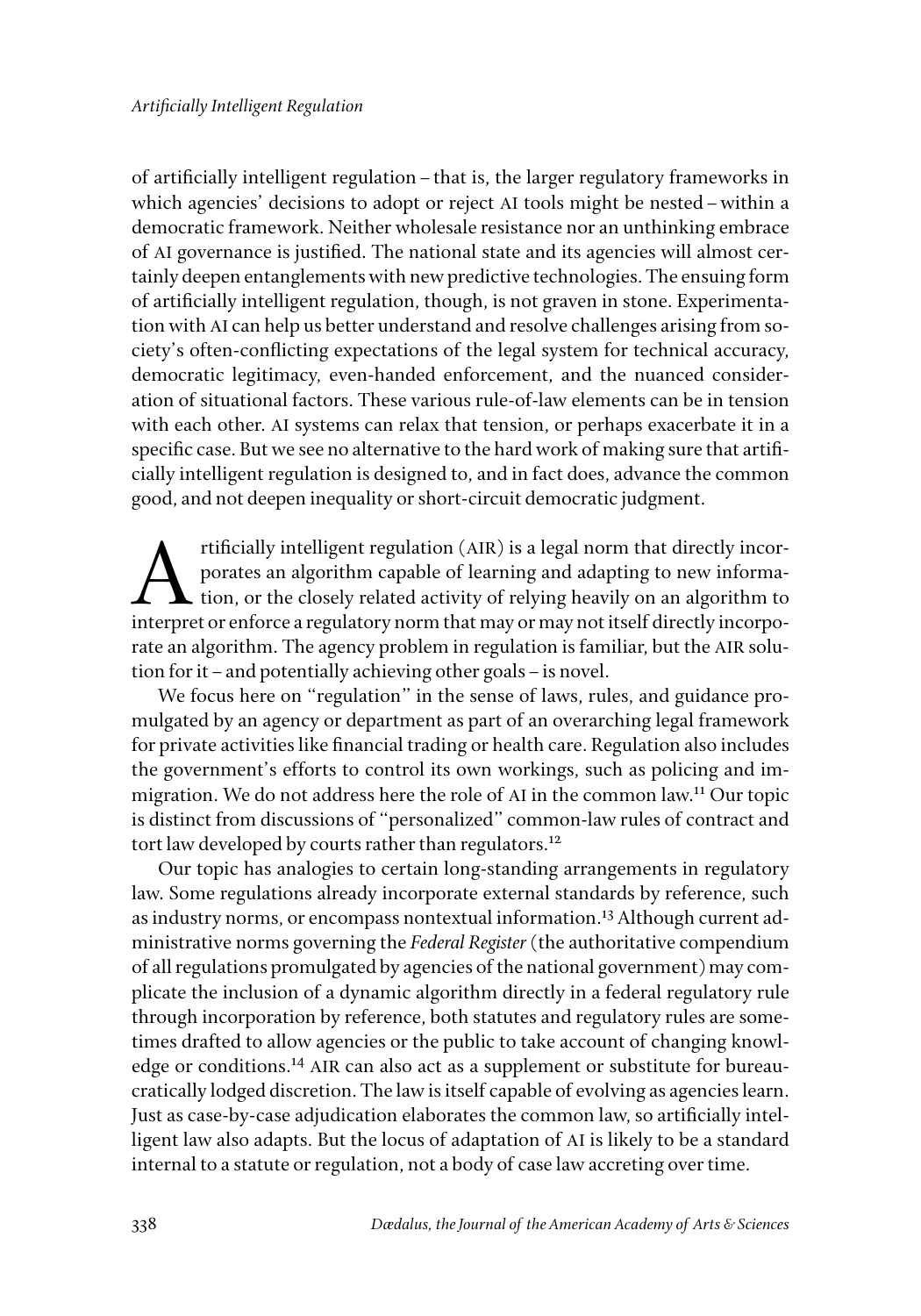Even well before legal norms become automated or intelligent, regulators will have little choice but to take seriously the world's increasing dependence on AI. The Internet shook governance beginning in the late twentieth century. It forced public agencies to contend, willingly or not, with new ways of disseminating information, networking computers, and shaping public perceptions.15 Regulators cannot unwind the widespread commercial adoption of AI techniques, such as backpropagation, neural nets, and large-language models, among contemporary firms. Algorithmic social media feeds, big-data trading platforms, and medical diagnostic tools powered by machine learning are, moreover, unlikely to be abandoned given consumer demand and the real welfare gains derived from them. Nor will regulated firms, including media platforms, banks, hospitals, and manufacturers, cease to innovate in respect to these tools–if nothing else because of unstinting foreign competition. The synergies between state and private enterprise in China, in particular, lend this commercial contest a geopolitical edge that cannot be wished away.16 Military agencies will keep pioneering technologies– like the communication protocols developed for the ARPANET project in the late 1960s that preceded the Internet–that invariably leak into civilian application. The conclusion that AI will increasingly infuse both government and society, therefore, is not mere lazy technological determinism. It is a reasonable inference from readily observable trends.

Still, invention is not the same as innovation.<sup>17</sup> Not all digital tools catch on. The recent history of machine learning innovation has been uneven, punctuated by unexpected stops and starts. Whether new technologies are picked up, and how their benefits and costs are distributed, depends on social, economic, cultural, and even legal forces. However acute the pressures toward AI diffusion and adoption might be at this moment, nothing excuses regulators, jurists, and scholars from the difficult task of figuring out how those new tools are slotted into, and interact with, existing private or public institutions, as well as extant hierarchies coded by race, ethnicity, gender, or wealth. Nothing makes existing technological arrangements ineluctable. The monopolistic scale and network effects of dominant social media platforms, for example, was a contingent result of federal regulatory choices.<sup>18</sup> Antitrust law might still find a way to reverse Facebook's and Google's dominance. Locally, the Los Angeles Police Department's April 2020 decision to abandon Palantir's crime-prediction software suggests that not all technological adoptions travel a one-way street. Predictions that AI inevitably serves to discriminate and disempower can enlist powerful historical examples. Their forward-looking force rests on a questionable disregard of democratic agency.

It would be a mistake to say that artificially intelligent regulation will ever completely displace human judgment in some form at some stage of the regulatory process. Human discernment designs and creates the learning tool embedded in the law. The fact that the application of rules to specific cases does not hap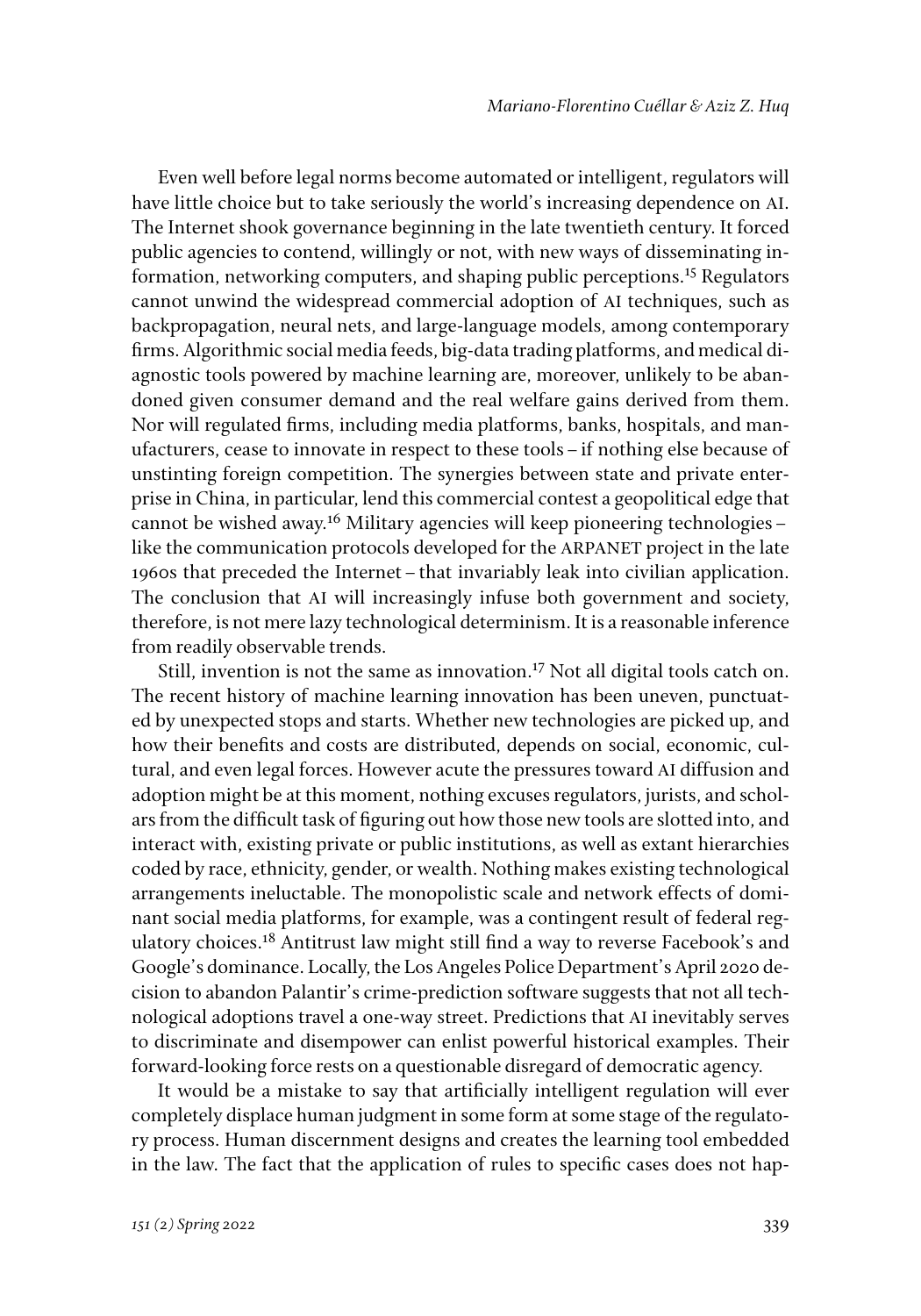pen through the exercise of human discretion does not–indeed, cannot–lead to a complete absence of such discretion.<sup>19</sup> There may not always be a human in (or on) the loop, but there is always a human exercising her judgment as to policy goals, what data are relevant to those goals, and how best to reconcile competing values: she may simply not be visible. With AIR, those judgments likely occur earlier in the design and implementation process. These judgments will tend not to be situated decisions, of the kind regulators now make, about how a norm applies to specific facts and particular persons. An instrument for matching refugees, for example, will not have information on particular flows of people, and almost certainly will be designed by engineers with little or no direct understanding of the refugee experience. As a result, the design stage of artificially intelligent regulations and the ensuing specification of predictive tools is a context in which biases (including invidious beliefs about race, gender, or other legally protected classifications), blind spots, and inaccurate generalizations filter into law. This human element of artificially intelligent regulation may well be occluded from the view of regulated parties.

Expectibless, policy-makers and the public may have compelling reasons<br>to move human judgment upstream and to filter it through a machine<br>learning tool. At a very general level, AIR has the potential to make law<br>and legal to move human judgment upstream and to filter it through a machine learning tool. At a very general level, AIR has the potential to make law and legal instruments more trustworthy–more amenable to accounting and discipline–and thereby to reduce the transaction costs of translating legal norms across different platforms and institutions.

The positive case for AIR comprises several elements. First, AIR can push agencies to define a societal goal more explicitly. Many AI instruments are organized around a "cost function" that examines each set of predictions of an outcome variable derived from historical data and defines a "cost" or penalty between predictions and the true (observed) outcome. The instrument is then trained to minimize that cost.<sup>20</sup> Writing a cost function requires a precise understanding of the social goals regulation seeks to advance. Because that judgment must be explicitly made, the cost function is an opportunity to air to the public both regulatory goals and the manner in which trade-offs are made.

A second benefit of AIR is flexibility over time. Agencies presently promulgate regulations and guidance as a means of implementing statutes periodically enacted by a legislature. Regulation often uses abstract or vague terms, or simply broadly sets a policy goal. Implementing that abstract statutory ambition–whether it is a safe workplace, a technologically feasible but environmentally tolerable level of emissions, or a decent refugee regime–requires translation. Regulators need then to write out their abstract goals in terms of particular rules or applications, bringing lofty aspiration into material form. AIR allows a well-informed legislature to install into law its abstract policy goal in a durable and adaptable way. Where regu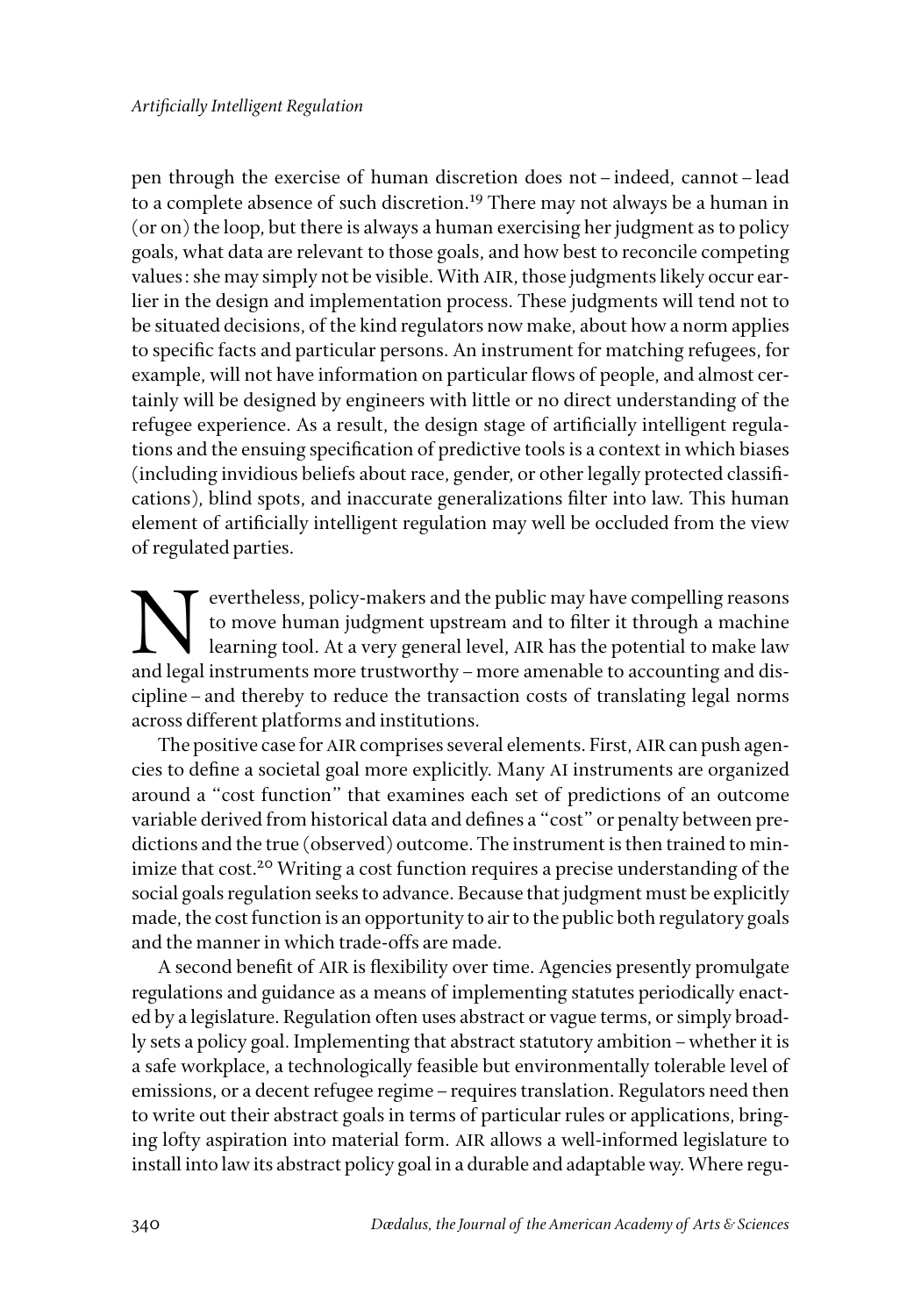lation adopts a reinforcement learning tool, the legislature also benefits from information that is not available at the time a law is passed. Hence, a resettlement algorithm might account for unanticipated shifts in migration patterns, or an antifraud tool could learn to recognize new species of criminal conduct. Thanks to this ability to build into law the capacity to dynamically update, a legislature condemned to only intermittent formal action via bicameralism and presentment is freed from frozen-at-the-moment-of-enactment text. This kind of flexibility may be especially valuable if the U.S. Supreme Court imposes new restrictions on Congress's ability to delegate through general grants of powers to federal agencies, with the latter filling in details with regulations.<sup>21</sup> A law directing creation of an AIR might be a substitute for flexibility otherwise exercised through agency rulemaking over time.

A related benefit pertains to legislators' "agency cost" problem. Regulators may have different policy preferences from legislators. They might be excessively close to a regulated industry. Or they might slack off.<sup>22</sup> One way to mitigate agency slack is with *ex post* judicial review. But the use of courts as an oversight mechanism has costs. Litigation can be used to delay desirable regulation. Fearing a suit, budget-constrained agencies might forgo action. Regulated parties, anticipating judicial review, have an incentive to lobby for particular judicial appointments.<sup>23</sup>

AIR addresses agency slack in a different way. By impounding their judgments into a digitally native tool, legislators drain away later discretion about how a law is enforced. The resources used up in translating verbal standards back and forth to code and mathematical specification are likely to be smaller than the social resources sucked up by litigation clashes between interest groups and the government. AIR, however, does not eliminate agency problems entirely. Realistically, legislators must rely on technologists and coders to craft an instrument. Unless a legislator can trust the designers of digitally native law, as well as the sources of training data, the specter of "capture" and distorted preferences arises once more.<sup>24</sup> Legislators could demand benchmarking and transparency in AI design "appropriate for practical reasoning," not just in terms of technical detail.<sup>25</sup> Such arrangements might further facilitate either *ex post* judicial review (especially when individual rights are at issue) or legislative committee-based oversight.

The advance of AIR under these conditions may also alter democratic governance more broadly. At present, a legislature enacts a law with limited control over how its terms are understood and applied in the future. Later legislatures can use their appropriations power and their ability to jawbone agency leaders to nudge regulation toward their preferred policies, even when they diverge from those of the enacting legislature. Sometimes, courts step in to interpret statutes in ways that force the later legislature to act more overtly by passing new law.<sup>26</sup> But not always, and not reliably.

AIR might scramble such arrangements. In principle, it empowers an enacting legislature. That body has the ability to enact not just the law in an abstract form,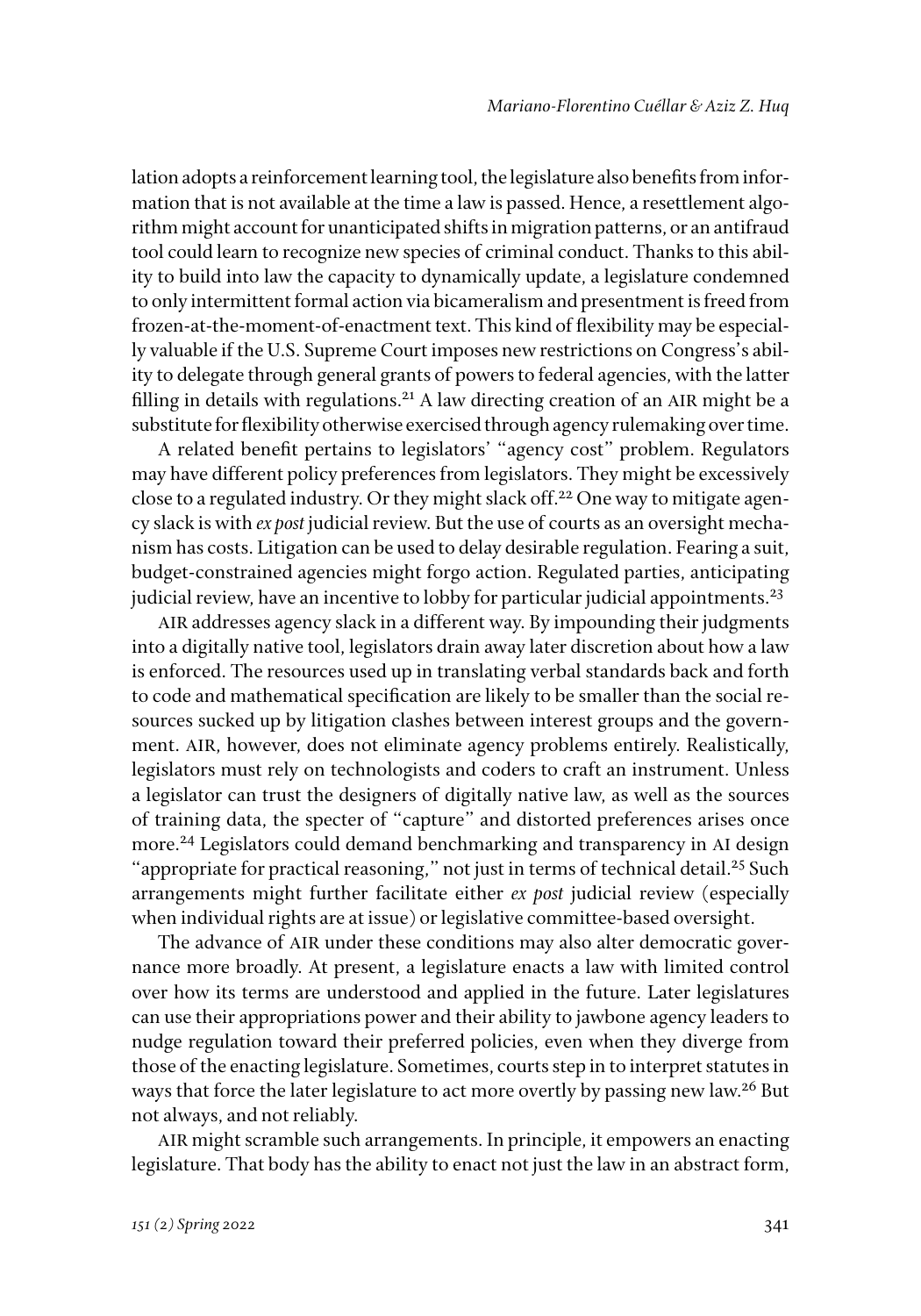but also to embed a mechanism for updating. This sharpens the importance of the discrete political moment in which a law is enacted; it also diminishes the importance of the legislative power to influence agencies in the long term. Arguably, this is salutary in terms of democratic norms. It ups the stakes of the actual legislating moment, when the voting public is most likely attentive, while diminishing the importance of periods in which the public is less engaged, and legislative influence more diffuse. This helps voters exercise retrospective judgment about their representatives. On the other hand, AIR, in a paradoxical sense, by making formal laws less brittle and more capable of built-in adaptation, could conceivably enable long-past legislative coalitions to endure beyond their expiration date. Hence, it may empower the dead hand of the past against the influence of living legislators wielding a current democratic imprimatur.

Finally, it is worth considering whether AIR can be used to broaden access to legal institutions and the benefits of law more generally. Algorithmic tools already facilitate estate planning via websites such as LegalZoom. While these instruments are not without complications, it is worth considering ways in which AIR might be used to empower ordinary citizens presently discouraged from seeking legal remedies by litigation's complexity and cost.<sup>27</sup> This is one important way of resisting the complacent assumption that AI is an innovation that necessarily and inevitably concentrates power and increases pernicious social inequalities.

Il should not be presumed to be well with this potential new era of regulation. Just as it enables optimal adaptability, diminished agency costs, and lower transaction costs, so artificially intelligent regulation will eng tion. Just as it enables optimal adaptability, diminished agency costs, and  $\blacktriangle$  lower transaction costs, so artificially intelligent regulation will engender new problems of transparency, legitimacy, and even equity. All raise fundamental questions of constitutional magnitude.

To begin, it is premature to assume AIR always reproduces undesirable or malign forms of hierarchy. Though regulation is not guaranteed to enhance social welfare, neither is it intrinsically regressive. It has advanced the cause of civil rights, workplace safety and health, environmental protection, and consumer rights. AIR is just one species of regulation. Of course, all lawmaking risks interest-group capture or the unintended perpetuation of invidious stereotypes. AIR, like any kind of legal intervention, must be scrutinized for those risks. In particular, AIR empowers a new class of experts–computer scientists and engineers– at present noteworthy for its lack of gender, racial, and ethnic diversity. Finding diversity in such expertise and turning the latter to serve the public good is not impossible: biological and medical science has shown as much. But it will require sustained institutional change.

More seriously, the ends and means of AIR–like many of the complex statutes that Congress, in particular, has enacted–are not necessarily readily perceived or understood by nonspecialist members of the public or elected officials. The value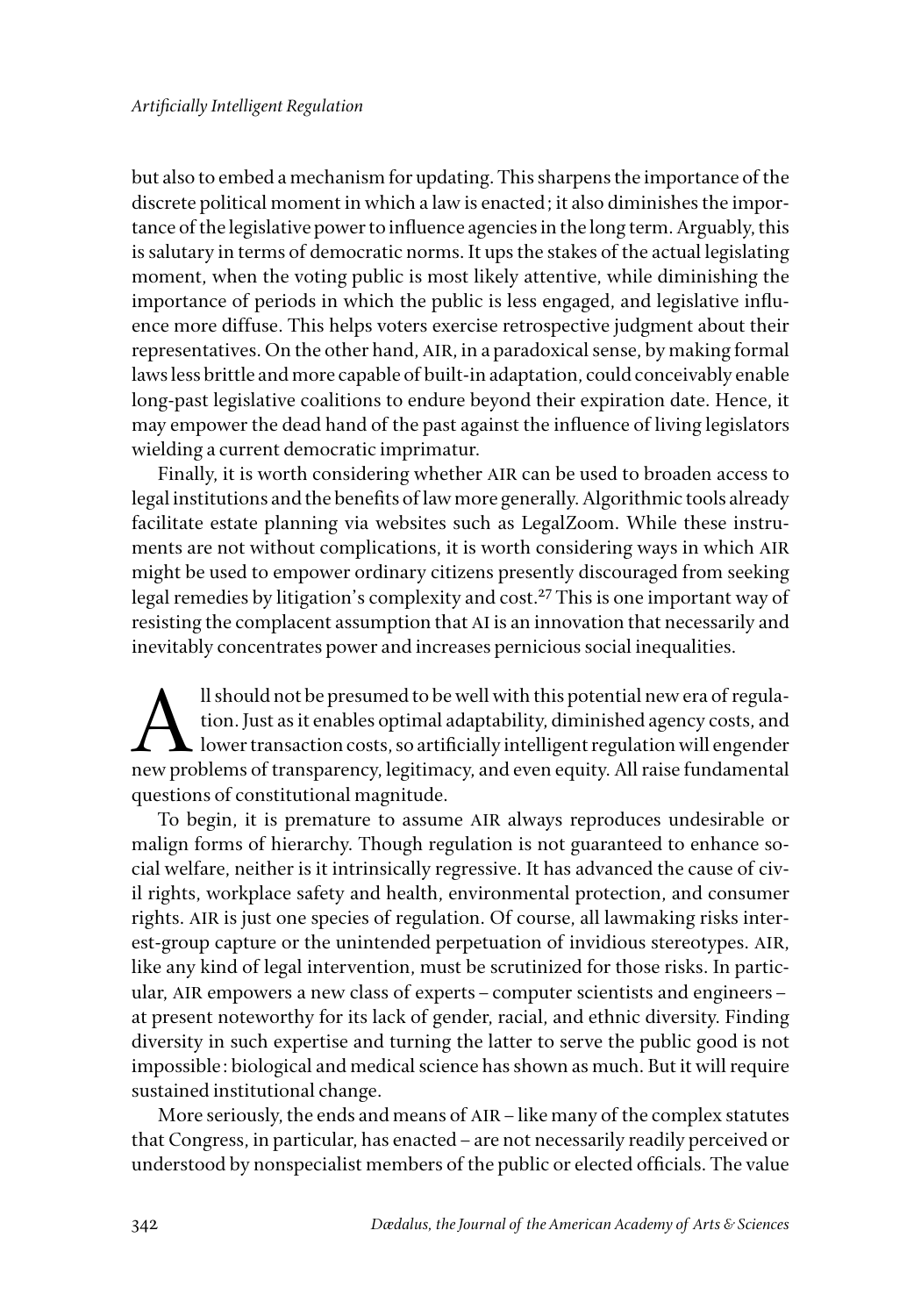of an algorithm that diminishes conventional principal-agent problems involving human-led agencies also means that standards might evolve in problematic ways. This may be a result, for example, of mistakes in how a reinforcement learning reward function is specified, or it can be a consequence of adversarial disruptions. There is a question whether any adaptational "drift" distorts what the law achieves, or instead demands fresh involvement by the very mix of experts, politically accountable officials, and competing stakeholder pressures that optimistic proponents might expect these new forms of law to render unnecessary.

A yet more fundamental question is whether an AI-based legal arrangement would be perceived as legitimate in either a sociological or legalistic sense. The ability of the public to understand what AI does at the front end is limited, although that is also true of many existing laws and legal institutions. Leaving aside the precision with which a dynamic legal provision "aligns" with a defensible macroconcept of social welfare in advance, the way such provision *evolves* over time is not made legitimate without further ingredients. These include the capacity of concentrically larger circles of people, including agency officials and regulated parties at minimum, to understand certain things about how a system performs. Also relevant is affected parties' capacity to argue in terms the public understands about why AIR is performing adequately (or not) relative to the rest of the jurisdiction's legal commitments. Agencies or lawmakers could also create "tripwires" to prevent excesses in the use of public, coercive authority; capture or co-option by private interests through de facto private delegation; or violations of due process, equal protection, or anticorruption norms. Certain uses of coercion may also be *ipso facto* illegitimate without human oversight.

Such measures could be calibrated to promote institutions that allow debate about how a law gets implemented in a particular situation and about the policy and value assumptions supporting the law. Equally important are arrangements that prevent the use of AIR as a shield to prevent public accountability for the coercive use of power. Here, "public accountability" means that some people must accept responsibility for the use of coercive authority in ways that account for material and emotional consequences, including loss of income, reputational degradation, loss of interesting work, and misrecognition by peers or authority figures.

Finally, with opacity comes the risk that algorithms reenact malign hierarchies of race, ethnicity, class, and gender via inscrutable code and invisible design choices.<sup>28</sup> The terminology of "bias" in AI is used in varied and inconsistent ways. In our view, the most powerful normative concerns arise when the use of AI imposes material harms on a historically subordinated group.<sup>29</sup> Machine bias defined in this way need not flow from any conscious decision to suppress a historically subordinate group. It can result simply from inattention or ignorance by programmers who are not members of those classes. Preventing intentional or inadvertent reproduction of these hierarchies requires active attention to the code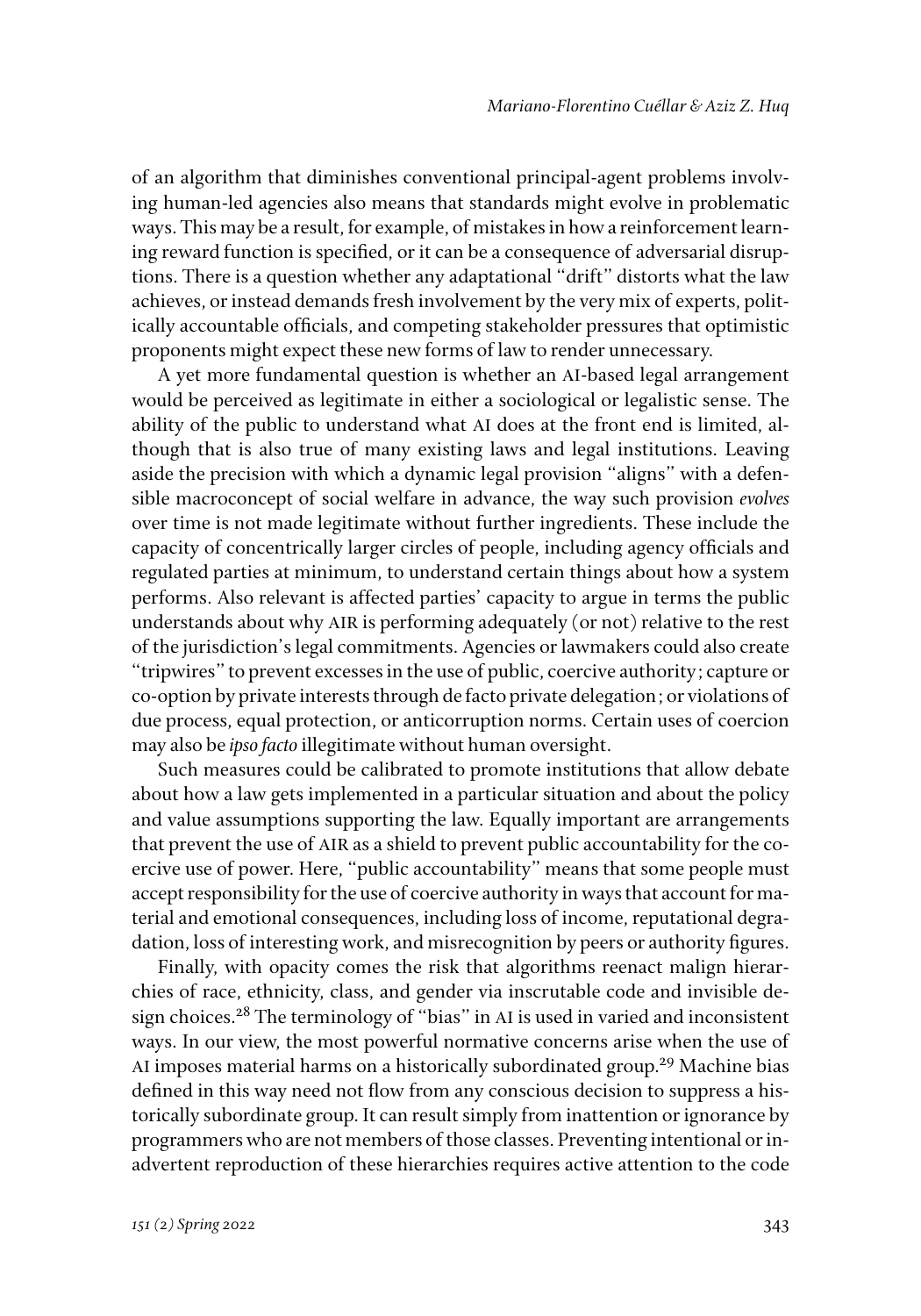inserted into regulation. As recent turmoil at Google's ethics division suggests, the implementation of equity is no simple matter, but demands organizational leadership and effective staffing.

One of this means AIR should be eschewed. But technical limitations and public resistance mean AIR will likely be limited in scope for some time.<br>More interesting to us is how the emergence of AIR raises questions about th public resistance mean AIR will likely be limited in scope for some time. More interesting to us is how the emergence of AIR raises questions about the "metaregulatory" structure of administrative and regulatory law. That is, how should the law itself guide the creation and oversight of digitally native law?

The law has already developed tools to audit and evaluate ordinary regulation; cost-benefit analysis is foremost among them. AIR requires rethinking and retooling government's auditing and oversight capacity to extend values of equity and rationality into its frameworks. As governments create "sandboxes" in which to build and test AIR, they will need to apply robust norms of transparency and benchmarking to ensure that AI is not just the product of–but also facilitates– reasonable and informed deliberation. Experiments with AIR may benefit from building in some of the encumbrances that surely make laypeople wonder about law as it operates today. Digitally infused regulations might therefore explicitly incorporate interpretive mechanisms that will "translate" a standard into ordinary language. Periodic audits for practical bias along race, gender, and other lines might be mandated by law, with failure to pass connected to a penalty of statutory rescission.

More broadly, a federal agency can be imagined for being responsible for sourcing, testing, and auditing new digital tools. Such an agency could be especially helpful given some of the persistent difficulties public organizations face when making procurement decisions. The agency would benefit from a capacity to experiment with recruitment and retention tools, including rotation and parttime arrangements subject to appropriate safeguards against conflicts of interest, to layer into the highest levels of the public sector the kind of expertise and mix of cultures helpful in enhancing government capacity for assessment of AIR. It would operate much as the General Services Administration, established by President Harry Truman in 1949, serving as a hub for digitally native law, a source of auditing expertise, and a locus for public complaint.

For the foreseeable future, AIR offers fascinating possibilities for enhancing<br>governance, but it will nonetheless face intense constraints. Given the risks<br>entailed, perhaps this is as it should be. If AIR is to become le governance, but it will nonetheless face intense constraints. Given the risks entailed, perhaps this is as it should be. If AIR is to become legitimate, it must face a trial by fire under the abiding rule-of-law constraints familiar from our existing, imperfect legal system. Further, it will be subject to the coterie of pluralistic pressures capable of creating such enormous friction for even the most elegantly designed legal reforms. Both will confer legitimacy and limit risks of severe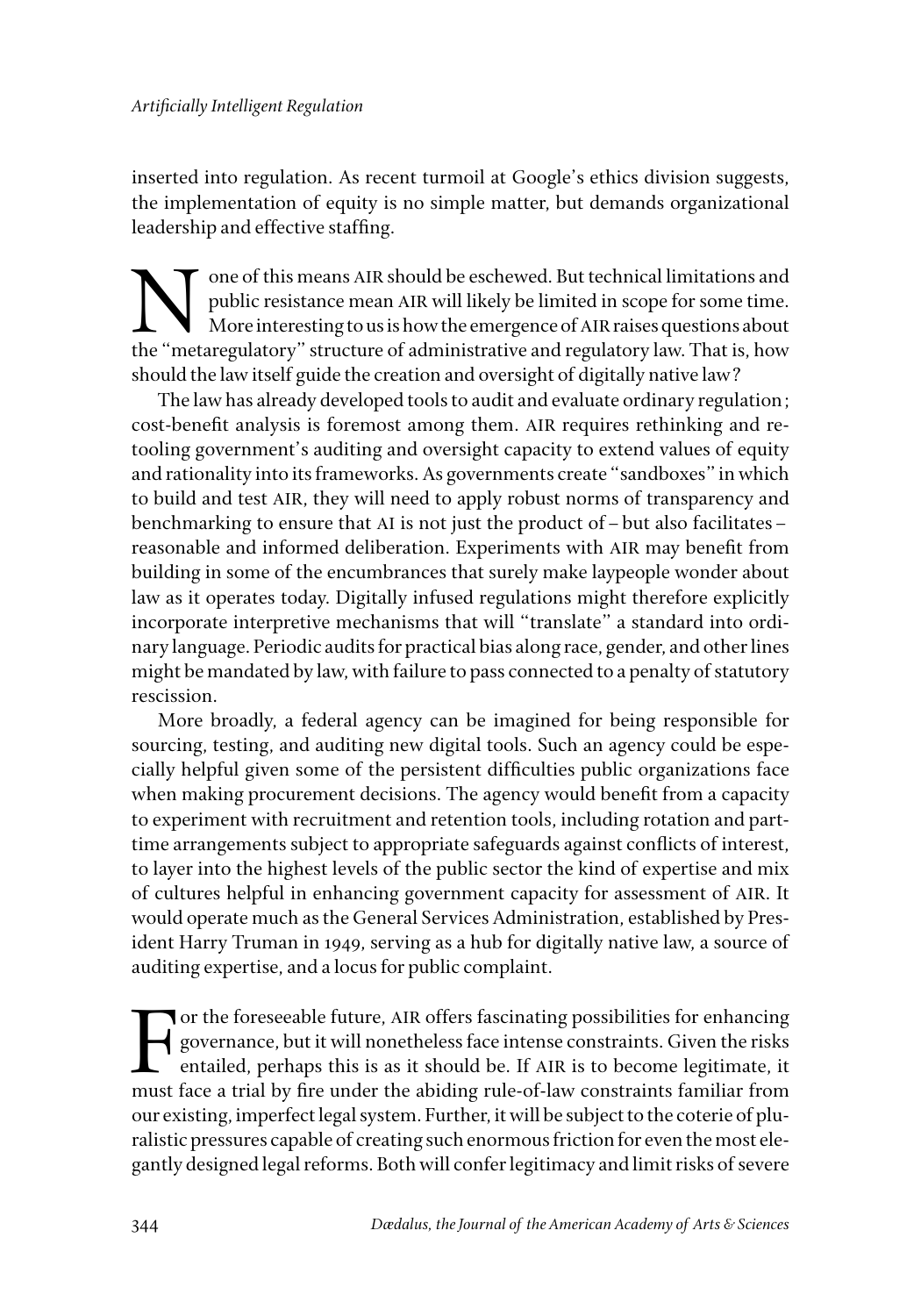error, but also erode AIR's possibilities and promise. Perhaps such friction is not entirely useless. Perhaps, indeed, it has the potential to force nuance into discussions about how to reconcile contending ideas about what sort of social welfare regulation is supposed to advance. The resulting constraints also offer a powerful reminder that the social benefits of AIR depend at least as much on our society's capacity to engage in intelligent governance as they do on continued progress in machine learning.

about the authors

**Mariano-Florentino Cuéllar**, a Fellow of the American Academy since 2018, is President of the Carnegie Endowment for International Peace. A former Justice of the Supreme Court of California, he served in the Obama administration as Special Assistant to the President for Justice and Regulatory Policy at the White House Domestic Policy Council. He was previously the Stanley Morrison Professor of Law at Stanford University and is the author of *Governing Security: The Hidden Origins of American Security Agencies* (2013).

**Aziz Z. Huq** is the Frank and Bernice J. Greenberg Professor of Law at the University of Chicago Law School. He is the author of *The Collapse of Constitutional Remedies* (2021), *How to Save a Constitutional Democracy* (with Tom Ginsburg, 2018), and *Unbalanced: Presidential Power in a Time of Terror* (with Frederick A. Schwarz, 2007).

## **ENDNOTES**

- <sup>1</sup> David Freeman Engstrom, Daniel E. Ho, Catherine M. Sharkey, and Mariano-Florentino Cuéllar, *Government by Algorithm: Artificial Intelligence in Federal Administrative Agencies* (Washington, D.C.: Administrative Conference of the United States, 2020).
- <sup>2</sup> *Federal Register* 81 (42) (2016): 11363.
- <sup>3</sup> Engstrom et al., *Government by Algorithm*, 15–16.
- <sup>4</sup> Virginia Eubanks, *Automating Inequality: How High-Tech Tools Profile, Police, and Punish the Poor* (New York: Macmillan, 2018).
- <sup>5</sup> *People v. Chubbs*, 2015 WL 139069 (January 9, 2015).
- <sup>6</sup> "Security Risk Assessment Tool," Health IT, https://www.healthit.gov/topic/privacy -security-and-hipaa/security-risk-assessment-tool.
- <sup>7</sup> Kate Crawford, *Atlas of AI* (New Haven, Conn.: Yale University Press, 2021), 224.
- <sup>8</sup> Shoshana Zuboff, *The Age of Surveillance Capitalism: The Fight for a Human Future at the New Frontier of Power* (New York: Public Affairs, 2019)*.*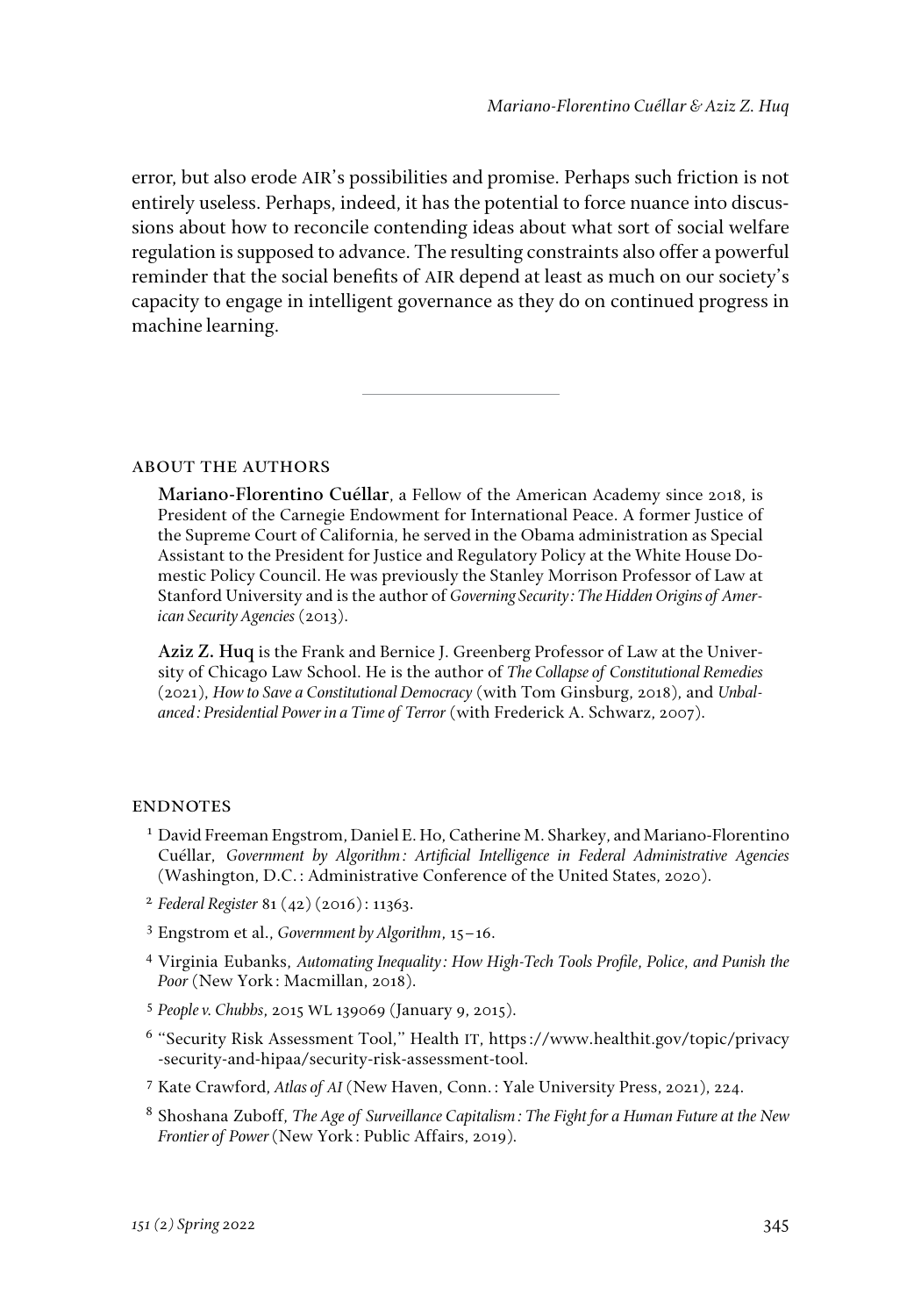- <sup>9</sup> Lotfi Belkhir and Ahmed Elmeligi, "Assessing ICT Global Emissions Footprint: Trends to 2040 & Recommendations," *Journal of Cleaner Production* 177 (1) (2018): 448–463.
- <sup>10</sup> Crawford, *Atlas of AI*, 223.
- <sup>11</sup> Mariano-Florentino Cuéllar, "A Common Law for the Age of Artificial Intelligence," *Columbia Law Review* 119 (7) (2019): 1773–1792.
- <sup>12</sup> Ariel Porat and Lior Jacob Strahilevitz, "Personalizing Default Rules and Disclosure with Big Data," *Michigan Law Review* 112 (8) (2014): 1417–1478.
- <sup>13</sup> Federal regulations may incorporate "published data, criteria, standards, specifications, techniques, illustrations, or similar material." 1 CFR  $\S$ 51.7 (a)(2)(i); and Emily S. Bremer, "On the Cost of Private Standards in Public Law," *Kansas Law Review* 63 (2015): 279, 296.
- <sup>14</sup> Office of the Federal Register, *IBR Handbook* (Washington, D.C.: Office of the Federal Register, 2018). See, for example, *Whitman v. American Trucking Associations*, 531 U.S. 457  $(2001)$ , discussing the EPA's responsibility under Section 109(b)(1) of the Clean Air Act to set National Ambient Air Quality Standards that are "requisite to protect the public health."
- <sup>15</sup> See Jonathan Zittrain, *The Future of the Internet and How to Stop It* (New Haven, Conn.: Yale University Press, 2008).
- <sup>16</sup> Aziz Z. Huq and Mariano-Florentino Cuéllar, "Privacy's Political Economy and the State of Machine Learning," *NYU Annual Survey of American Law* (forthcoming).
- <sup>17</sup> David Edgerton, *The Shock of the Old: Technology and Global History Since 1900* (London: Profile Books, 2011).
- <sup>18</sup> Dina Srinivasan, "The Antitrust Case against Facebook: A Monopolist's Journey towards Pervasive Surveillance in Spite of Consumers' Preference for Privacy," *Berkeley Business Law Journal* 16 (1)(2019): 39–99.
- <sup>19</sup> Aziz Z. Huq, "A Right to a Human Decision," *Virginia Law Review* 106 (3) (2020): 611–688.
- <sup>20</sup> David Lehr and Paul Ohm, "Playing with the Data: What Legal Scholars Should Learn about Machine Learning," *UC Davis Law Review* 51 (2) (2017): 653–717.
- <sup>21</sup> Cass R. Sunstein, "The American Nondelegation Doctrine," *George Washington Law Review*  $86(5)(2018): 1181-1208.$
- <sup>22</sup> Kenneth J. Meier and George A. Krause, "The Scientific Study of Bureaucracy: An Overview," in *Politics, Policy, and Organizations: Frontiers in the Scientific Study of Bureaucracy*, ed. George A. Krause and Kenneth J. Meier (Ann Arbor: University of Michigan Press,  $2003$ :  $1-19$ .
- <sup>23</sup> Cass R. Sunstein, "On the Costs and Benefits of Aggressive Judicial Review of Agency Action," *Duke Law Journal* 1989 (3) (1989): 522–537.
- <sup>24</sup> Justin Rex, "Anatomy of Agency Capture: An Organizational Typology for Diagnosing and Remedying Capture," *Regulation & Governance* 14 (2) (2020): 271–294.
- <sup>25</sup> John Zerilli, John Danaher, James Maclaurin, et al., *A Citizen's Guide to Artificial Intelligence* (Cambridge, Mass.: MIT Press, 2021), 33.
- <sup>26</sup> Einer Elhauge, "Preference-Eliciting Statutory Default Rules," *Columbia Law Review* 102  $(8)(2002): 2162 - 2290.$